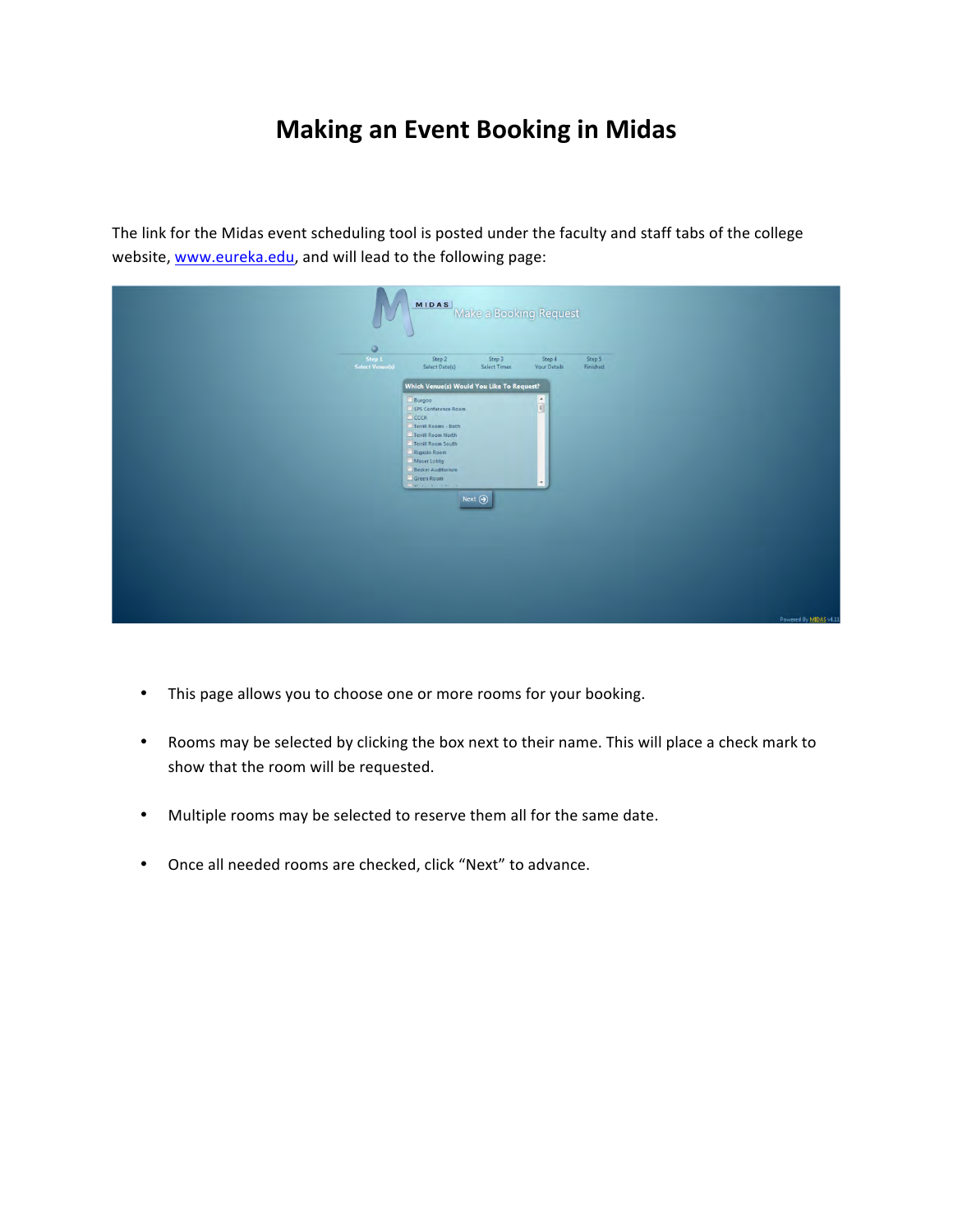After clicking next you will reach the following screen:

| <b>MIDAS</b><br>۳                                                       | Make a Booking Request                                                                                                                                                                                                                                                                                                                                                                    |                               |                    |  |                        |
|-------------------------------------------------------------------------|-------------------------------------------------------------------------------------------------------------------------------------------------------------------------------------------------------------------------------------------------------------------------------------------------------------------------------------------------------------------------------------------|-------------------------------|--------------------|--|------------------------|
| $\circ$<br>Step 2<br>Step 1<br>Select Venue(s)<br><b>Select Date(s)</b> | Step 3<br>Select Times                                                                                                                                                                                                                                                                                                                                                                    | Step 4<br><b>Your Details</b> | Step 5<br>Finished |  |                        |
|                                                                         | Which Date(s) Would You Like To Request?<br>msday, January 28, 2016<br>Service 2016<br>Sun Mon Tue Wed Thu Fri Sat<br>27 28 29 30 31 1 2<br>3 4 5 6 7 8 9<br>$10 \quad 11 \quad 12 \quad 13 \quad 14 \quad 15 \quad 16$<br>17 18 19 20 21 22 23<br>24 25 26 27 28 29 30<br>31 1 2 3 4 5 6<br>NOTE: Requests must be made at least 2 days in advance.<br>$\bigoplus$ Back<br>$Next \Theta$ |                               |                    |  |                        |
|                                                                         |                                                                                                                                                                                                                                                                                                                                                                                           |                               |                    |  | Powered By MIDAS v4.11 |

- Click on a date to select it for the rooms requested.
- If multiple dates are required, you can hold the control key (Ctrl on the keyboard) and click on each date needed to highlight multiple dates.
- Once all dates are selected click "Next" to advance.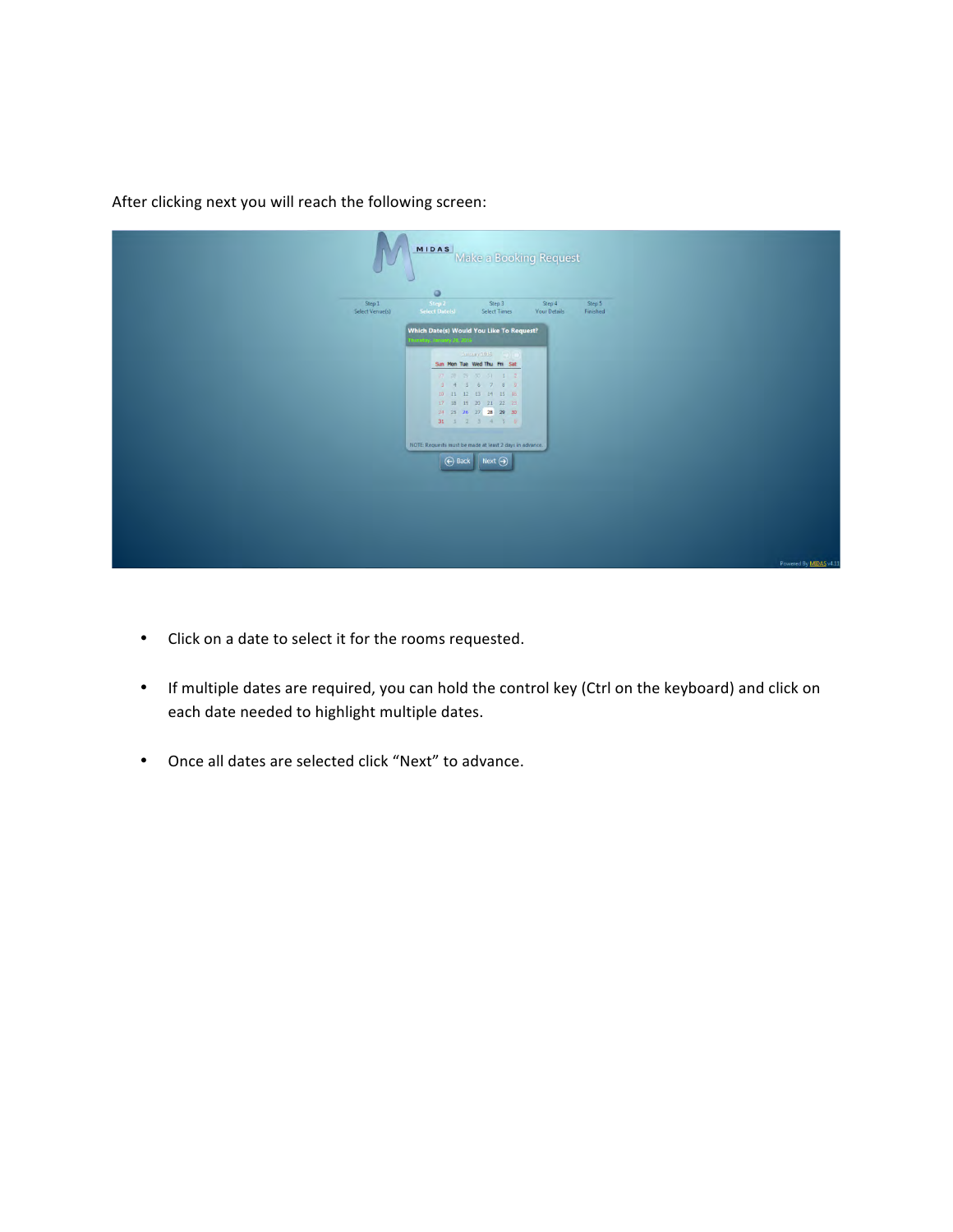The next screen will appear similar to the following:

| ٠                                                                                                                                                       |                                                                      | <b>Make a Booking Request</b>                       |                                                                                                                                                                                                                                                                                                                                                                                                                                                                                            |
|---------------------------------------------------------------------------------------------------------------------------------------------------------|----------------------------------------------------------------------|-----------------------------------------------------|--------------------------------------------------------------------------------------------------------------------------------------------------------------------------------------------------------------------------------------------------------------------------------------------------------------------------------------------------------------------------------------------------------------------------------------------------------------------------------------------|
| Step 1<br>Select Venue(s)                                                                                                                               | $\circ$<br>Step 2<br>Step 3<br>Select Date(s)<br><b>Select Times</b> | Step 5<br>Step 4<br><b>Your Details</b><br>Finished |                                                                                                                                                                                                                                                                                                                                                                                                                                                                                            |
| <b>Current Availability 2/3/2016:</b>                                                                                                                   |                                                                      |                                                     |                                                                                                                                                                                                                                                                                                                                                                                                                                                                                            |
| Current Availability (Time of day)<br>Venue 0 1 2 3 4 5 6 7 8 9 10 11 12 13 14 15 16 17 18 19 20 21 22 23 24<br>Unavailable<br><b>Terrill Room Nort</b> |                                                                      | <b>Request These Times:</b>                         | Attendees Resources<br>3 1/2 x 3 1/2' Dance<br>속<br><b>Floor Section</b><br>8 Foot Rectangle<br><b>Blue Stackable Chair</b><br><b>Boombox</b><br>Catering Needed<br>Glass Podium<br>Oval Table<br>Portable Screen<br>Projector<br><b>Risers</b><br>Round Gray Table<br>Sound System - Two<br>Speakers, Stands, Mic and<br>Cables<br>Step and Repeat<br>Student Assistant for<br><b>Events Outside of Library</b><br>Hours (up to 4 hours per<br>request)<br>Tabletop Podium<br>Wood Podium |

- This screen allows you to choose the time frame of your event and what resources are needed. It will also show any existing bookings in the room(s) you have selected on the date(s) you chose.
- Red bars indicate other confirmed bookings for the space. You will be unable to request the space during a time span that is covered by the red bar.
- Click the drop down menus below "Request These Times" to select the start time and end time of your event. If you are requesting multiple rooms, you may select a start and end time for each of them.
- Number of attendees and resources can be selected using the up and down arrows next to the item. You can also click into the box and type the number of each item you need.
- Once you have selected the times and all needed resources, click "Next" to advance to the summary screen.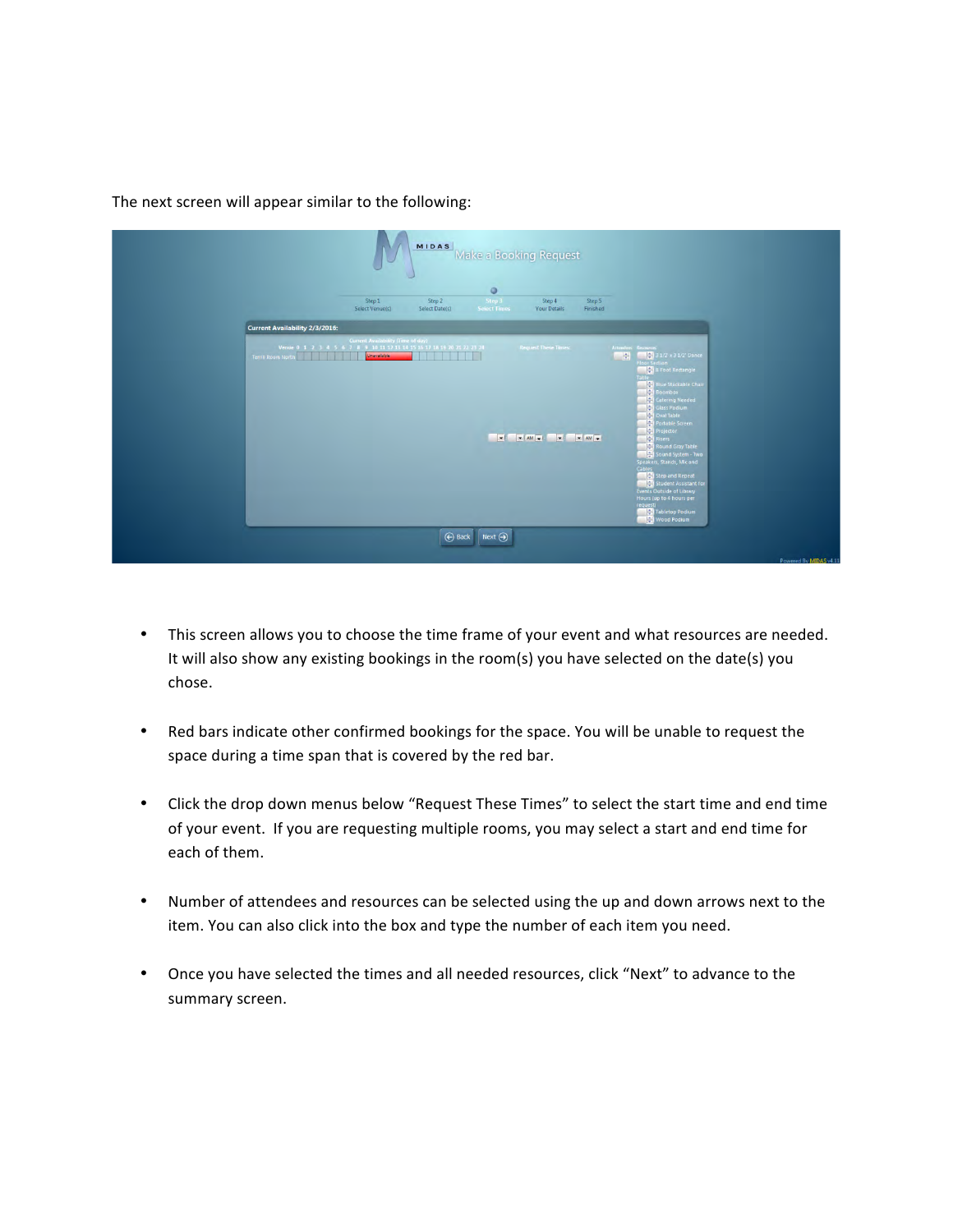

## The summary screen appears similar to the following:

- This page will show the room, date, time, and resources selected in the previous screens for review so you can ensure that all the information is correct.
- If the resources available are insufficient to fulfill your request or if there is a conflicting booking during the time you indicated, then you will see a message warning of the problem. If there is a conflicting booking you will be unable to place your request.
- If you need to change your request, click "Change Booking".
- If no changes are needed, click the booking description box and type any details or needs that were not covered in the previous screens. This box is also where you can detail the arrangement of your setup.
- Once this is complete, click to the boxes in "Your Details" and type your name, the group associated with your booking (if any), and an email to contact you in case of any questions. Your email will also be used for notifications regarding approval or denial of your request.
- Once complete, click "Request All Available" to place your booking.